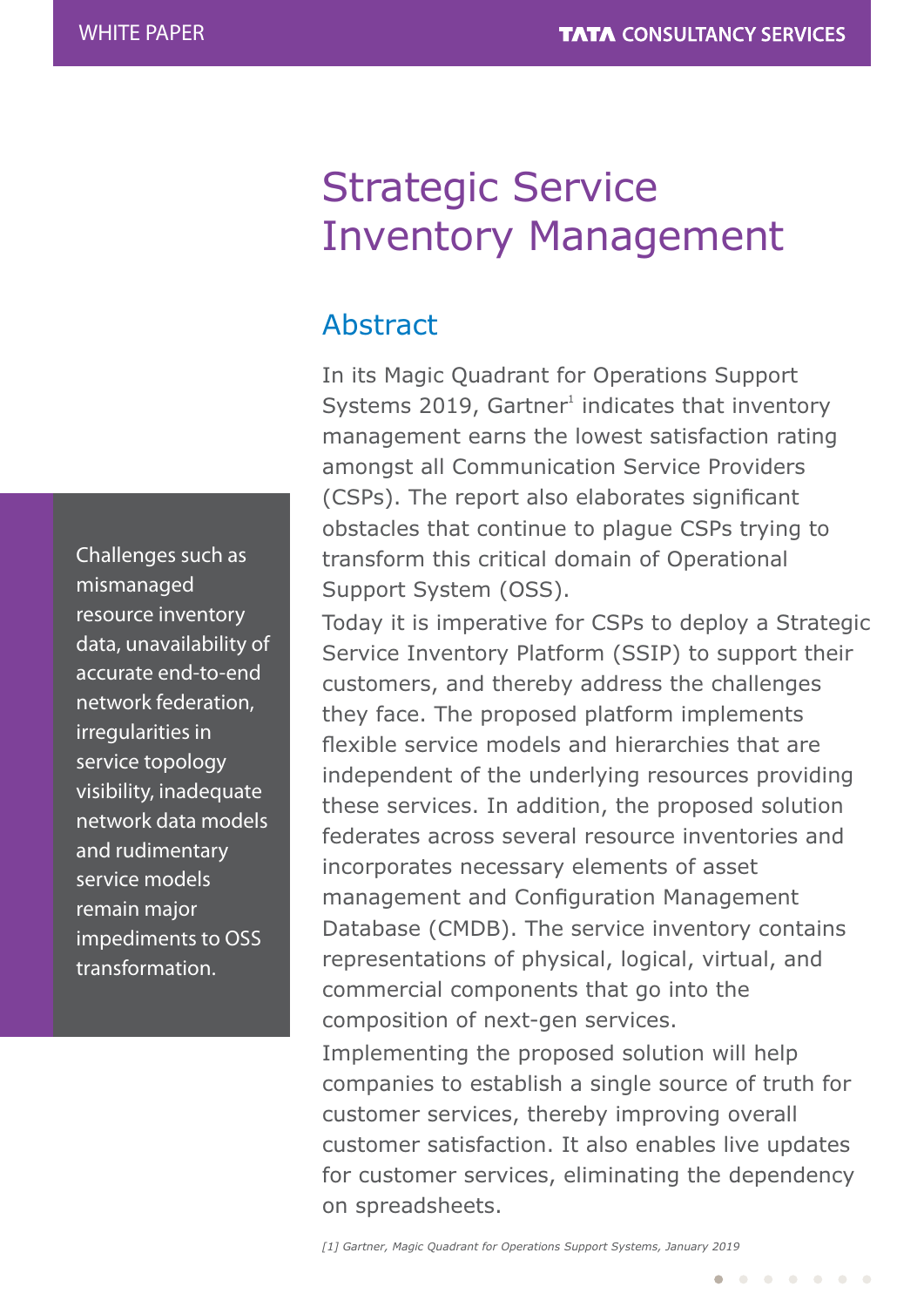### Business drivers to rethink service inventory

Over the years, most CSPs have developed several inventory systems due to technology evolution, mergers and acquisitions, and operational needs. This approach led to the existence of disparate applications, proliferated information across multiple systems and files, with no single view of the network and service topology.

Complexity is further compounded for global B2B CSPs where local networks are managed by local operating companies using their inventories and processes, global connectivity and service resources such as CPE and licenses are managed by global enterprises using another set of systems. This split ownership creates limitations.

Furthermore, operator faces challenge of capital leakage due to inactive and unused off-net access network services and resources. They require information on the availability of service resources, to cater to the real-time needs of businesses and customers and maximize efficiency of operations.

#### Reimagining inventory management

CSPs need a dynamic, real-time view of network infrastructure, services and topology, including customers, networks and complex virtual network functions (VNFs) riding on the telco infrastructure, to manage the hybrid network of today.

However, implementing a well-functioning resource and service inventory management system is increasingly difficult with the emergence of 5G, SDN/NFV and IOT. The sheer volume of devices to be added with adoption of 5G services and IOT applications will need an inventory management system that favors automation.

In order to ready OSSs to address business and operational challenges, CSPs can take one of the three alternate approaches.

The first option involves consolidating all existing inventories into a single unified inventory, which serves as a single source of truth for all CSP business functions. The second, build E2E network and service topology into an overlay solution. This will support integration between the newly introduced service topology capabilities in the incumbent inventory system with CSP's existing service management modules and applications. The third approach builds the service topology as an overlay on the CMDB of a separate service management solution. This allows reusing the native integration between the service management solution and corresponding CMDB functions in

 $\begin{array}{cccccccccccccccccc} \bullet & \bullet & \bullet & \bullet & \bullet & \bullet & \bullet & \bullet & \bullet & \bullet \end{array}$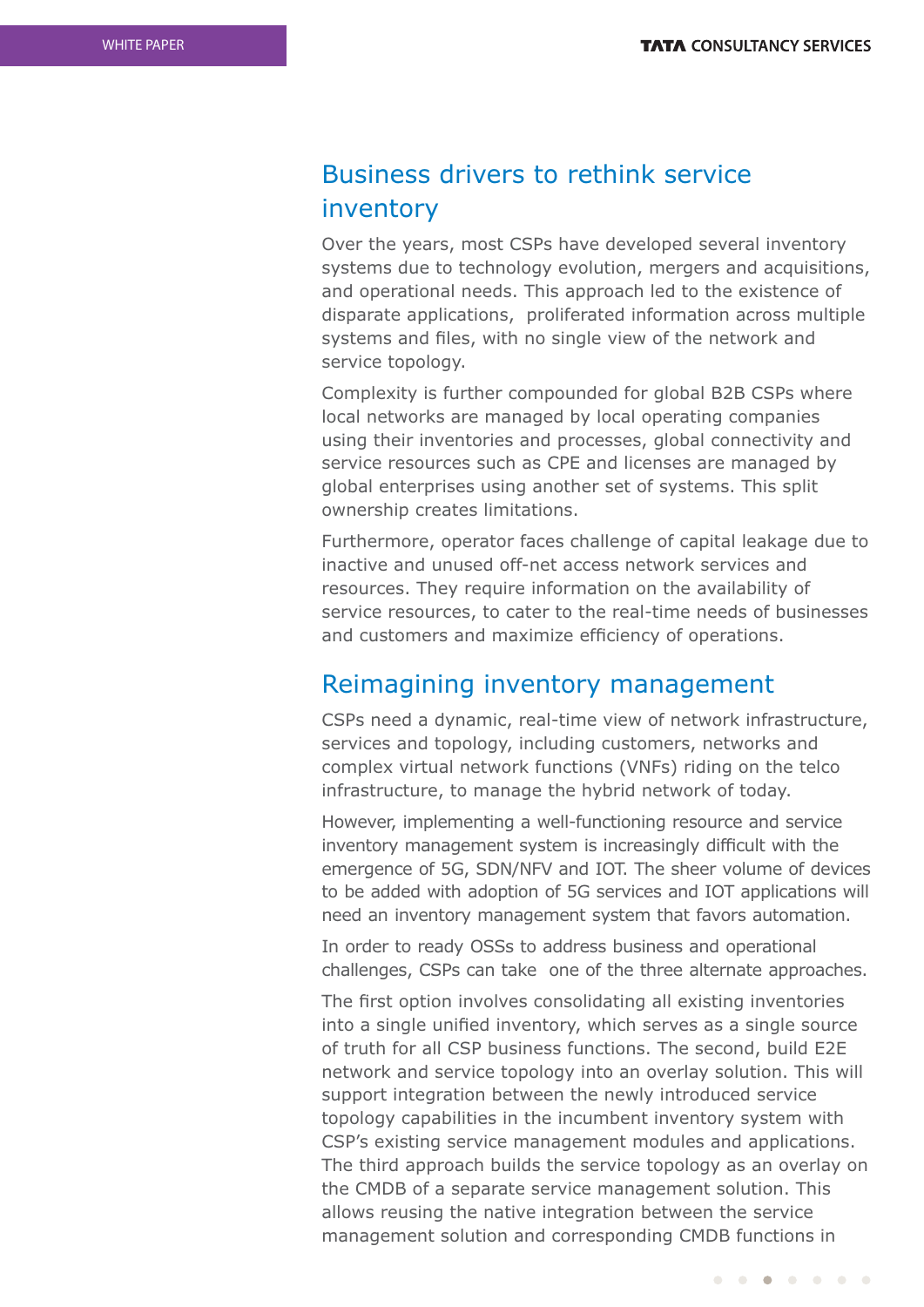addition to offering the newly introduced service topology capabilities through APIs to the existing OSS ecosystem. Both second and third options require defining robust service models, as well as interfacing with the other inventory systems, fetching the data from those respective systems and mapping the resources to the respective components in the service model.

While the first option is suitable for CSPs with basic and siloed inventory systems, CSPs with mature inventories and advanced automation need to choose between the second and third option. With next-gen transformations, CSP networks become dynamic and autonomous. In fact, the industry requires active closed-loop service orchestrators with E2E visibility and segregated control over the next-gen network. Therefore, the third option, with focus on service management becomes a better option for CSPs.

### Introducing the Strategic Service Inventory Platform

The Strategic Service Inventory Platform (SSIP) solution federates across multiple resource inventories in order to provide a holistic topological view of customer service inventories.

A schematic representation of the SSIP is depicted below in Figure 1:



Fig 1: Strategic Service Inventory Platform – high level architecture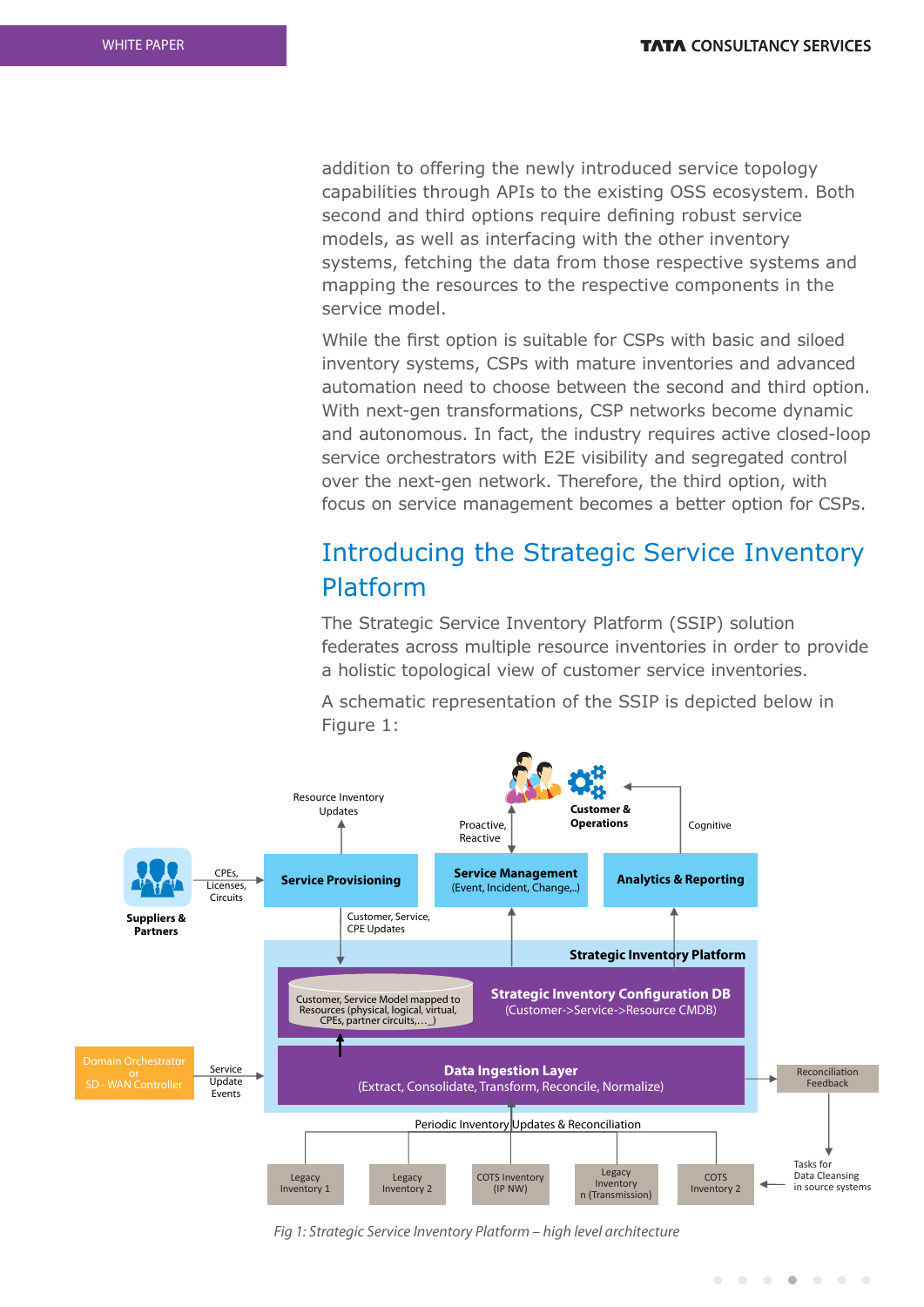The SSIP platform consists of two key components:

**Strategic Service Inventory Platform (SSIP) and Configuration Management Database (CMDB):** The platform supports the core capability of correlation; it maps services with CMDB resources. The CMDB contains information on customers, services, resource layer entities and their hierarchical relationships. The mapping helps SSIP to support physical, logical, virtual, and commercial components that next-gen services are comprised of, such as access circuits, CPEs, contracts and software licenses. It supports the end-toend service model, stitching together all resources needed to deliver a seamless customer experience. The SSIP service model has a federated read-only access to the resource information. Any service information in the source inventories, however, is migrated to the SSIP CMDB.

**Data Ingestion/ Integration Layer:** This component fetches inventory data from various data sources, transforms it into a common data model, and ensures its availability for the SSIP CMDB layer. This layer leverages capabilities of different source systems and uses various integration mechanisms to connect to different data sources. Besides polling data, the platform streams event driven data on the feed in order to accommodate dynamic network functions such as those afforded by 5G or SDN/NFV networks. Leveraging open source technologies to realize the data ingestion functions, such as apache NiFi for collection, Kafka for distribution, Hortonworks Data Platform for data lake, offers a definitive cost advantage.

SSIP solution integrates with the domain orchestrator or SD-WAN controller, picks up underlying service modification events and makes them available in real-time for the service management process.<sup>2</sup>

Figure 2 explains how SSIP manages service model hierarchies in the system for VPN service:



Fig 2: Representative Data Model 1: VPN Service

*<sup>[2]</sup> MEF , MEF 70 "SD-WAN Service Attributes and Services" (2019), accessed July 2019,*  https://www.mef.net/resources/technical-specifications/download?id=122&fileid=file1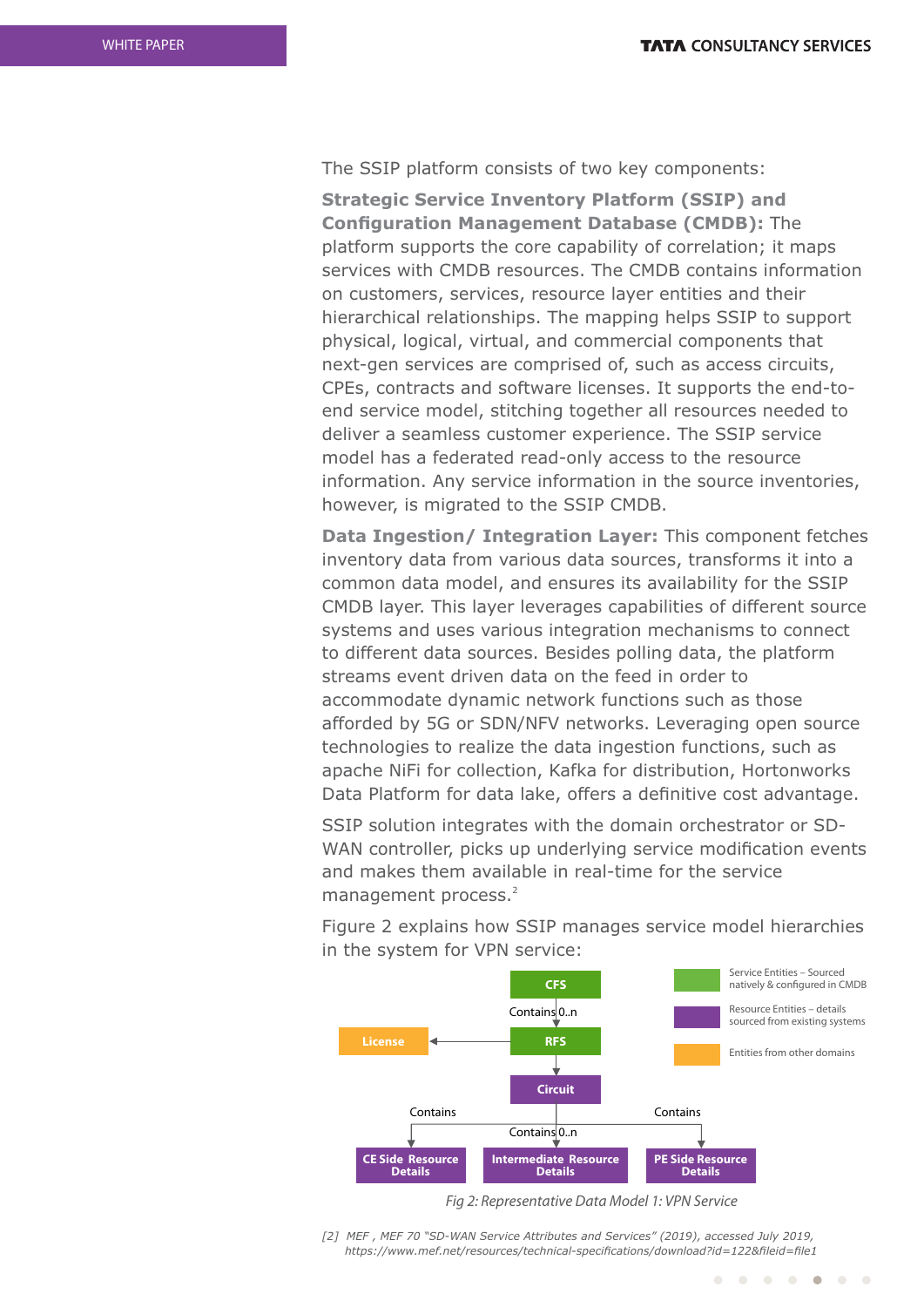### Representative Data Model 2: SD-WAN Service

The overlay contains IP Sec tunnels created between virtual CPEs using the underlay IP connectivity. The SD-WAN controller allows configuration of routing policies on the vCPEs to route the traffic from IP Sec tunnels based on QoS requirements for the traffic. Figure 3 explains how SSIP manages service model hierarchies in the system for SD-WAN service:



Note: Broadband & 5G resources abstracted for simplifying the diagram

Fig 3: Representative Data Model 2: SD-WAN Service

## Advantages of Strategic Service Inventory Platform

Leveraging the SSIP solution, operators can unlock numerous possibilities for driving greater value creation. Some of the benefits include:

- End-to-end view of the service allows operators to drill down from services offered to network resources to network infrastructure.
- The single source of truth for service resources reduces the service qualification process from days to minutes.
- Operators save significant amount of time spent on inventory-related activities by eliminating the need to maintain spreadsheets for service inventory.

. . . . . . .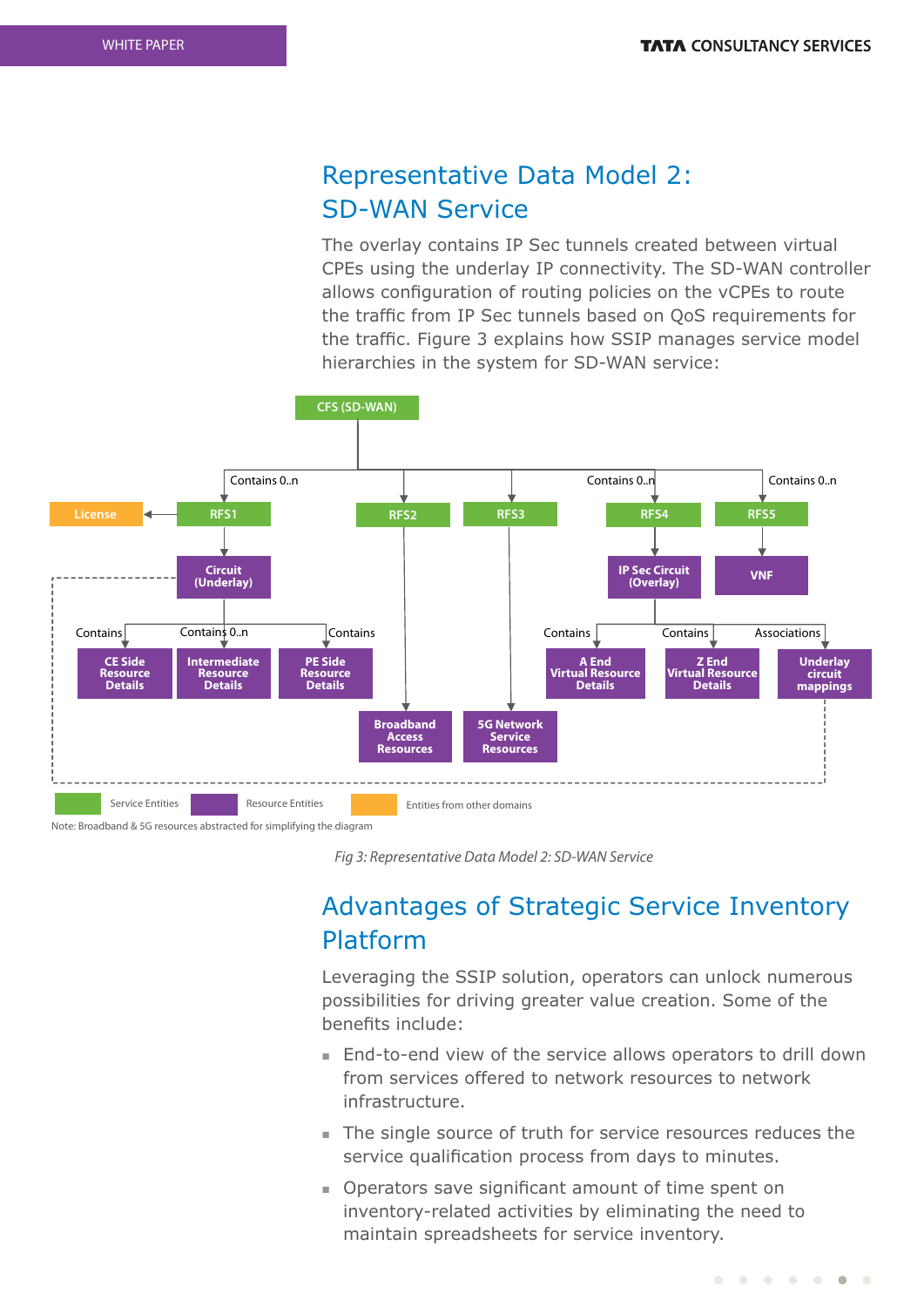- Next-gen service management improves customer experience with better service quality.
- <sup>n</sup> Reliable links between customer service and supplier service aids in timely renewal and cancellation of contracts with suppliers.

### **Conclusion**

A Strategic Service Inventory Platform enables CSPs to overcome shortcomings of existing service management solutions. In addition, this new approach fulfills the expectation of operators to leverage existing investments instead of rebuilding OSS stacks from scratch. At the same time, as CSPs embrace virtualization to deliver next-gen and dynamic services, it becomes easy for them to fulfill customer expectations with the implementation of SSIP. With a reliable SSIP solution, operators can successfully deliver dynamic, realtime view of hybrid networks, infrastructures and service topologies.